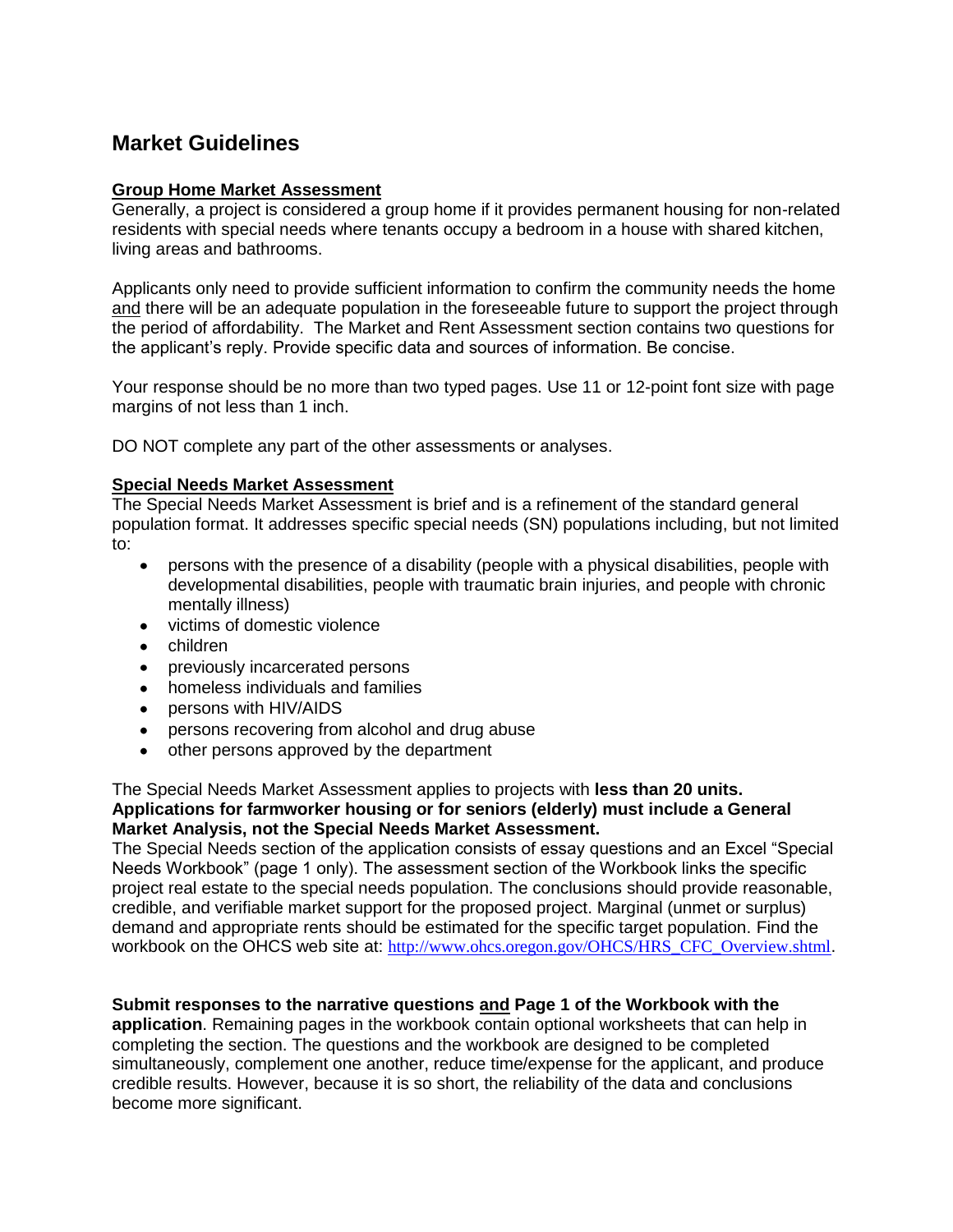Research and analysis of the market may include information from the city, county and state agencies, service providers, local housing authorities, onsite managers, and Census (American Community Survey) data. Cite the sources (include person and phone), dates, and methods used in the narrative responses. All sources and data are subject to verification.

#### **General Housing Market Assessment**

Use the General Market Assessment for all CFC applications except those for Group Homes, Special Needs, and LIHTC requests. This includes both new construction and acquisition/rehab projects. Example populations applicable to this section include general family, individuals, elderly/seniors, and farm workers. Data is typically readily available for analysis for most of these populations and projects.

This section of the application consists of essay questions and two tables. The section links the project's targeted population to the specific project real estate. The conclusions from this assessment section should provide reasonable and credible market support for the project at the CFC application level. Assess general demand and estimate appropriate rents for specific income ranges and unit types for the proposed target population.

Research and analysis of the market includes information from market participants such as onsite managers, management companies, and brokers. Additionally, real estate reports from secondary data providers, U.S. Census data, Portland State University (PSU) population data, and demographic vendors provide added data as well. Cite the sources and methods used in the narrative responses.

OHCS has developed a Basic Market Analysis Handbook to assist applicants in completing the Need and Market Assessment. Find this tool on the OHCS web site. The Handbook is not part of the application process, but is only offered to provide research and analysis support.

#### **Third-Party Market Analysis for LIHTC Requests**

All applications for either 4 percent or 9 percent LIHTCs must provide a complete third-party market analysis with the CFC application. Applications that target special needs populations and request LIHTCs must also provide the third-party market analysis.

### **OHCS will not consider funding an application for LIHTC funding without a third-party market analysis.**

Some additional guidance:

- Do not complete any of the other three assessments in the CFC.
- Applicants may have to provide more market information in the appraisal for bondfinanced projects. See the special appraiser instructions in the bond application.
- State bonds do not require a market assessment as part of the application for certain populations. Contact the Multifamily Housing Section for additional guidance or questions if planning to apply for state bond financing.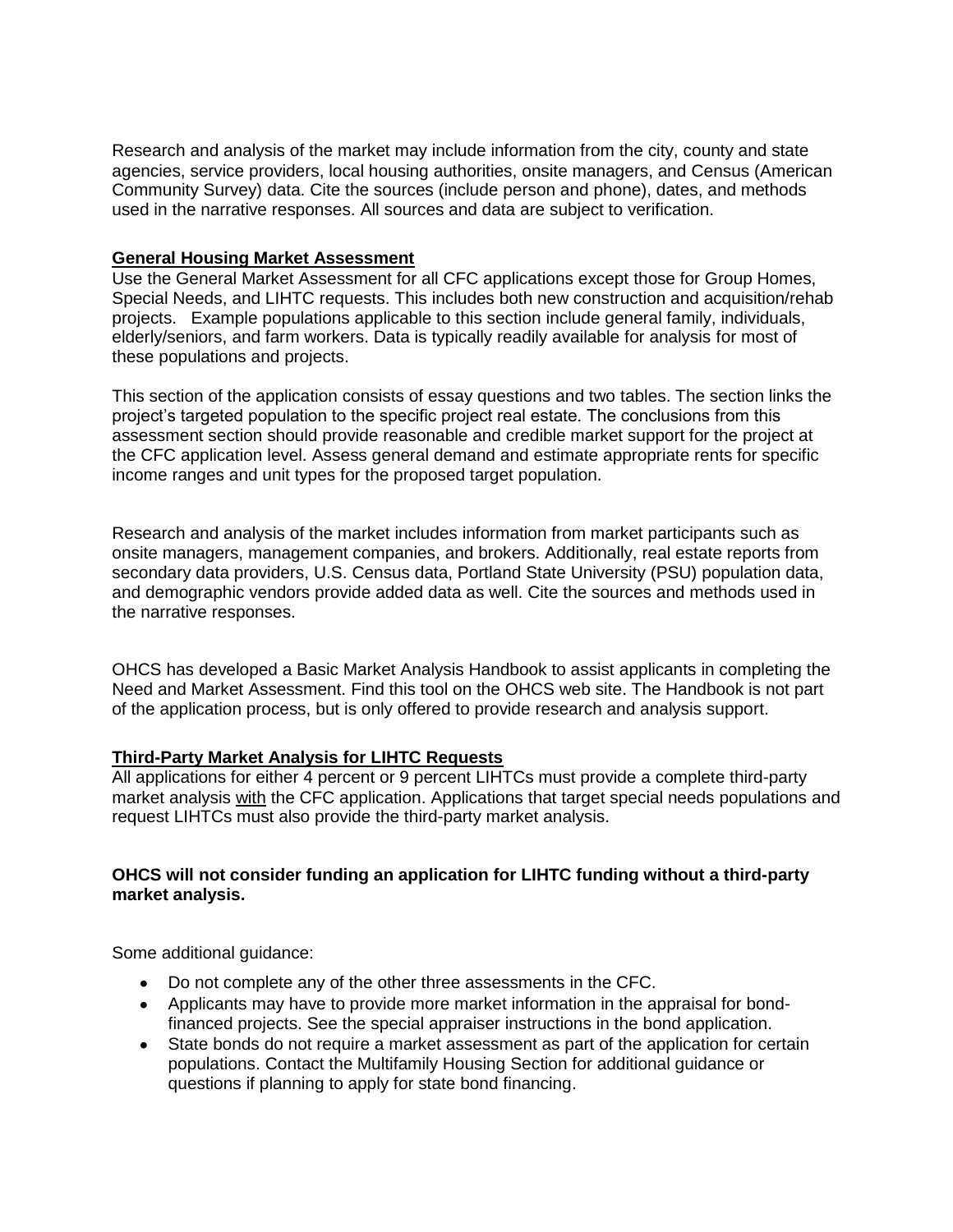- If OHCS reserves funds in the CFC, OHCS may request additional rent and market assessment information as a condition of reservation.
- A rental analysis and estimate of unit rents for a specific project is an appraisal under the Uniform Standards of Professional Appraisal Practice (USPAP) and ORS 674. A State Certified General Appraiser must complete the rental analysis sections (both market and affordable) of the market analysis. Contact the Oregon Appraiser Certification and Licensure Board for more information about certification.

### **Exceptions for Acquisition/Rehabilitation Projects.** Applications for

Acquisition/Rehabilitation projects do not need to include every item expected of new construction. See *EXCEPTIONS FOR AQUISITION/REHABILTATION PROJECTS* following the initial outline.

**Include** two originals of the complete market analysis (with original signatures) for competitive LIHTC applications with the CFC application. OHCS will include a review of the market analysis as part of the CFC review and ranking process.

The Analysis can be no more than six months old at the time of application or re-application.

During the application review process, OHCS will review and evaluate the adequacy of the analysis and credibility of the conclusions reported in the analysis. The analysis should reflect current conditions and consider future trends.

OHCS reserves the right, at its sole discretion, to reject the third-party analysis, require additional information, require amendment to the original report based upon the third-party analysis, or accept the analysis.

The following Market Analysis outline contains directions and guidance for the independent, third-party market analyst, and includes a report outline to assist the market analyst in meeting OHCS reporting requirements. This outline should not be considered a rigid format, but the analyst's report should follow the outline and include the requested information. The analyst should note where information is not available.

#### **The OHCS outline is minimal guidance. The analyst is expected to exercise professionalism and include any additional information and analysis to producing creditable conclusions for the project.**

A list of approved market analysts is available from OHCS via the web site at: [www.ohcs.oregon.gov/OHCS/HRS\\_LIHTC\\_Program.shtml](http://www.ohcs.oregon.gov/OHCS/HRS_LIHTC_Program.shtml). The analysts on the list meet minimum requirements, but OHCS does not guarantee it will accept their market analysis reports.

# **MINIMUM COMPLETE MARKET ANALYSIS OUTLINE**

**(To be completed by a third-party analyst from the approved OHCS list. This report must be submitted with the application.)**

The following provides a market analysis outline to guide the independent, third-party market analyst in completing the required report. It contains the minimum requirements OHCS requests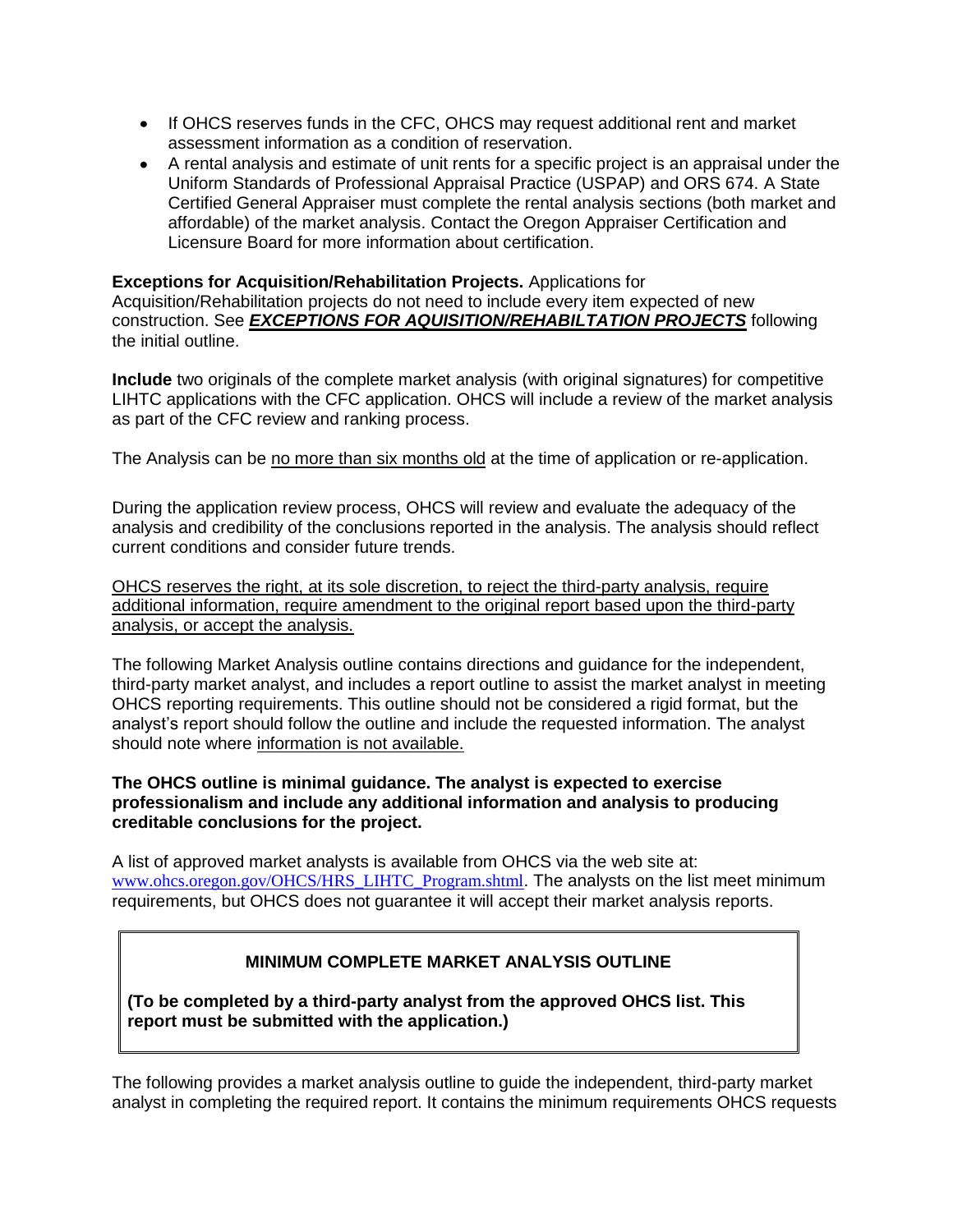in the report. The analyst may include as much additional data and analysis as needed to produce a complete and credible report.

The first portion of the report requires description and analysis of the region, PMA (neighborhood), site, and improvements. These components link the location and physical characteristics of the project to its surrounding market area and targeted population. Site and improvement analyses measure the productivity and marketability of specific characteristics, and provide a market-supported basis for approving or recommending any changes in the project for further consideration.

The next segment of the report is the analysis of the project's market and potential for marginal (unmet) demand. Rental surveys, adjustments to comparables, and conclusions identify appropriate unit rents, both conventional and affordable, for various scenarios of financial analysis. A demand/supply analysis will eventually conclude whether sufficient marginal (unmet) demand in the market will support construction, conversion, or rehabilitation of the project.

Marginal demand can be quantified with demographic analysis. However, additional variables including occupancy/vacancy analysis, data regarding rent concessions, housing authority and specific comparable project wait lists, absorption data, and anecdotal data provide equally important facts and conclusions. The bulk of the data and analyses lead to a reconciliation of marginal demand for the project. The analyst's conclusions must make a compelling argument for the project's demand in the marketplace.

If the analyst includes grids and tables, they should provide sufficient detail to allow the reader to follow the narrative discussion presented in a specific section of the report.

The market analyst must report the sources (name and phone number if applicable) so that OHCS can independently verify the information. Provide enough detail so the reader can follow the analyst's calculations, logic, and line of reasoning.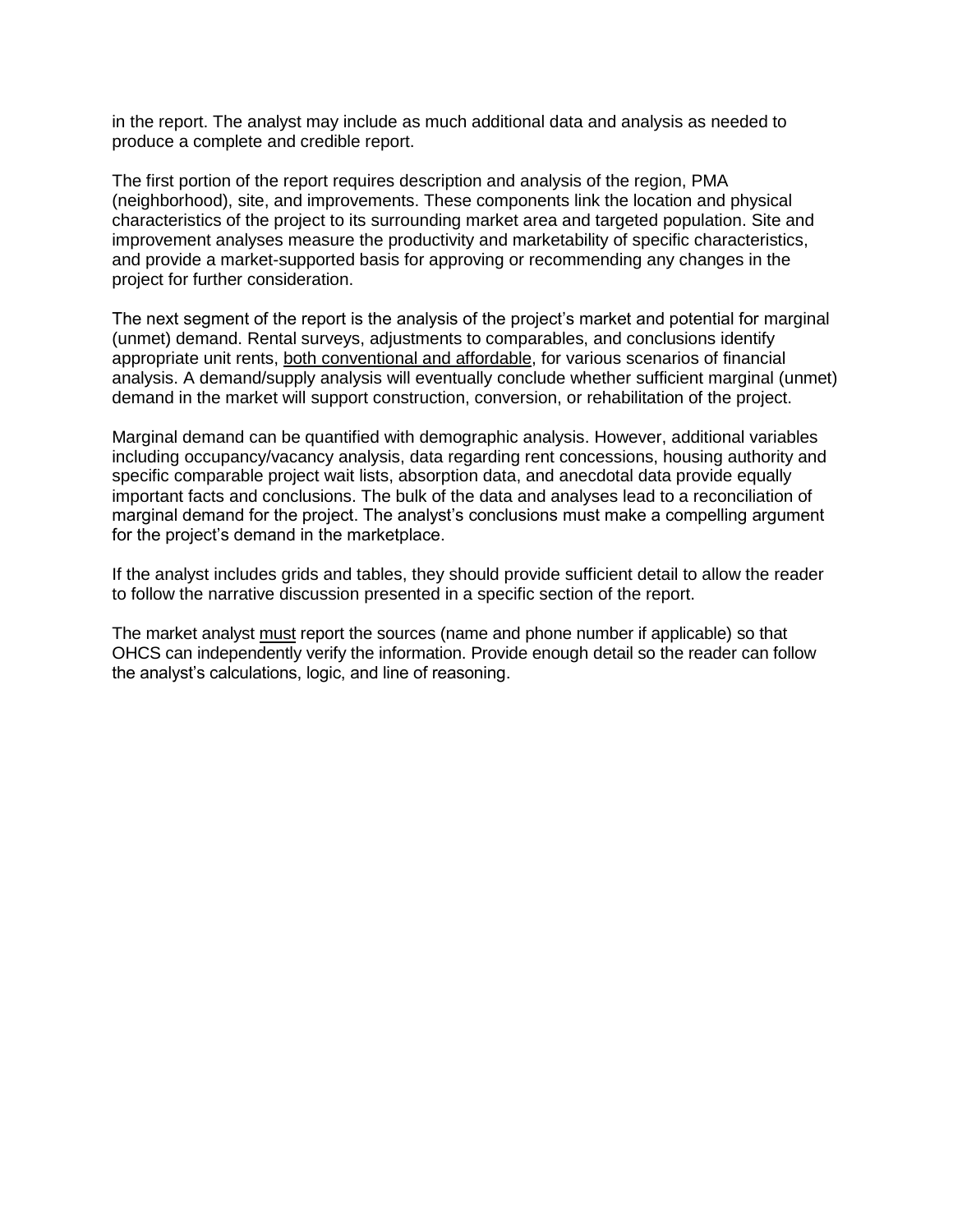# *Market Analysis Guidelines*

### **1. Report Title Page**

# **2. Letter of Transmittal**

Include:

- The client's name, purpose and use of the report, intended users of the report, and the effective date of the analysis and conclusions.
- State OHCS as an intended user of the report.
- Analyst(s) must provide reports signed with original signatures.
- Include analyst's Oregon state certification number and expiration date with signature if applicable.

# **3. Table of Contents**

# **4. Executive Summary**

- Summarize significant conclusions from the primary sections of the report. Consider this as a short, concise section preferably of only two to four pages.
- Summarize significant recommendations and/or suggested modifications to the project that will improve marketability, prevent potential obsolescence, or assist in decreasing construction costs or operating expenses.

# **5. Photographs of Project**

- Aerial photo of subject and surrounding properties
- Color photos of project
- Color photos of adjacent properties
- Color photos of street scenes
- Photos should be large enough for the reader to visualize the property, but no less than 2" x 3" in size.

# **6. Assumptions and Limiting Conditions**

- Clearly state any assumptions (including special or extraordinary).
- Clearly state any hypothetical assumptions in the report.
- Clearly state any limiting conditions of the report.

# **7. Scope of the Assignment**

 $\bullet$ Discuss the scope of the assignment. Report and describe the process of collecting and analyzing the data, what data may be lacking, any difficulties with data collection or analysis, credibility of data and/or conclusions, analytical limitations, and any other factors significant to the assignment and conclusions.

# **8. Regional Analysis**

*(Short and concise) This section discusses and analyzes the greater economic area influencing the project. Report the trends in population, employment, income and those variables that affect the project now and in the foreseeable future. Conclude with the positive and negative regional influences on the project. Answer the question "Does the current and forecast economy of the area support the proposed project?"*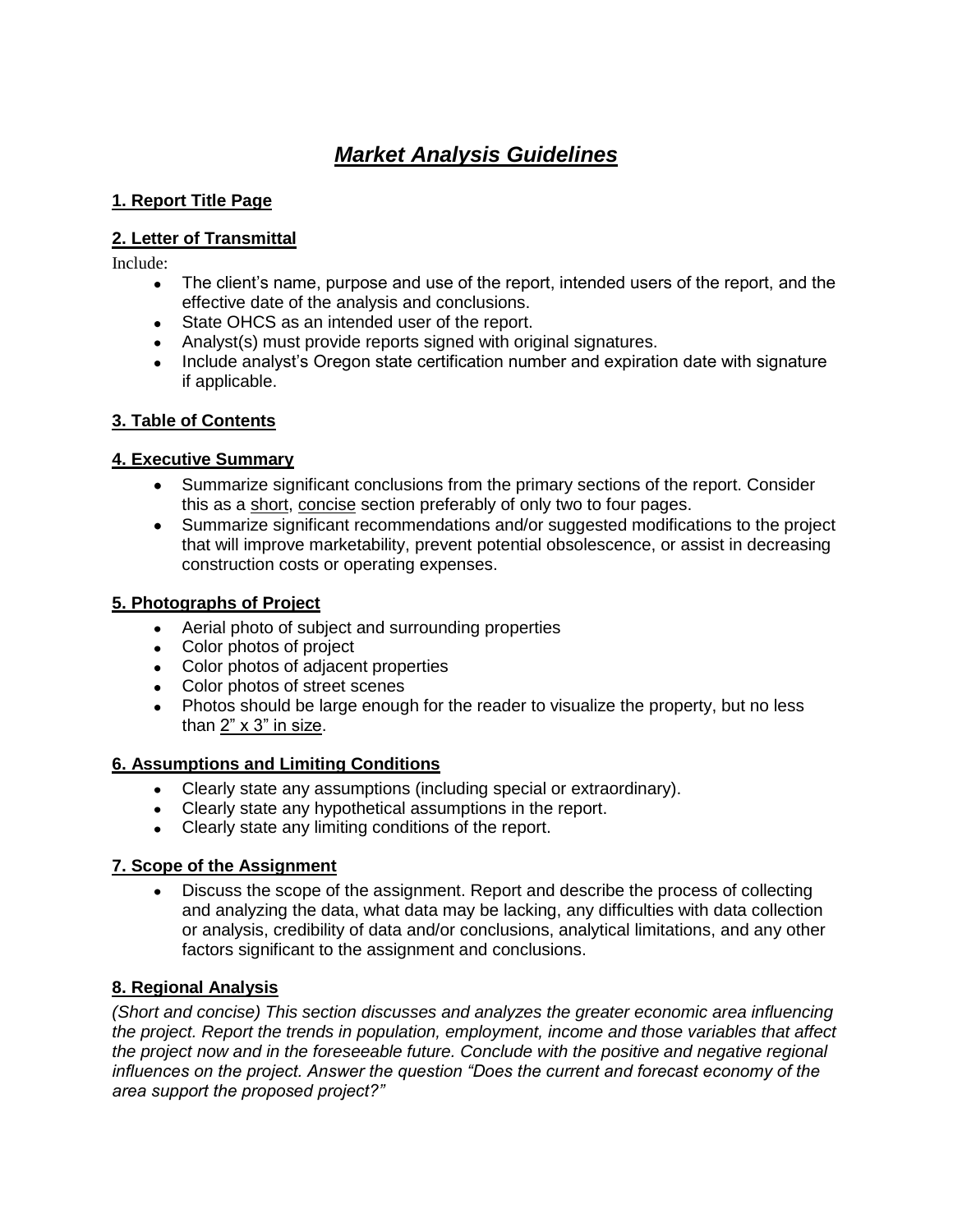- Provide map of region with the project location clearly marked on the map.
- Population region applicable to the project (i.e. state, metro, county); include a brief five-year history; five to 10-year projections; discuss trends impacting the project.
- Income regional with minimal 5-year historical and anticipated trends.
- Employment regional.
- Employment structure and trends influencing the project and population.
- Economic base and trends.
- Largest employers and trends; reliance on single employer or industry.
- Unemployment history (five and 10- year) and trends.
- Discuss and analyze consumer price index and the market's anticipated income/expense trends impacting the project.
- Additional regional factors/trends impacting the project and market as needed.

# **9. Primary Market Area (PMA) Analysis**

*Describe and analyze the project's immediate PMA (neighborhood) and primary property uses. What are the trends and how do they influence the project's marketability and potential success? Note: The neighborhood may or may not coincide with the PMA, which may be discussed in a later section when describing the market area.*

- Provide map of neighborhood (PMA) with the project location clearly marked on the map.
- Discuss and support reason for selecting the defined PMA (neighborhood).  $\bullet$
- Population trends in population, income, and employment. How do these trends impact the future of the project?
- Analyze and discuss PMA income as it applies to the project.
- Employment if differs from regional, discuss differences and impact on the project.
- $\bullet$ Marketability of the neighborhood (positive and negative).
- Relationship of project to its neighborhood.
- Does the neighborhood provide an acceptable location and environment for the project?

# **10. Site Description & Analysis**

*This section should answer questions about the positive and negative characteristics of the site and conclude if the site is acceptable for the intended development or continued use for the existing development.* 

The analyst must inspect the subject property.

- Include map of project location with the project located on the map.
- Include plat, zoning, and flood maps with project located on the maps.
- Identify the project site with a legal description, address, or tax parcel numbers outlined on a plat map. Preferably all three.
- Linkages (discuss and analyze) proximity (blocks or miles) to local services and  $\bullet$ resident services for the target population, schools, transportation linkages and mass transit, parks/recreation, medical services, employment (linkages pertinent to the target population).
- Discuss and analyze site characteristics including: site size (gross and net), shape, access, availability of utilities, topography, flood zone, wetlands, easements and deed restrictions, zoning, real estate taxes, environmental concerns, etc.
- Is the project a legally conforming use? If not, discuss and conclude.
- Are there any site characteristics which would significantly increase site development costs?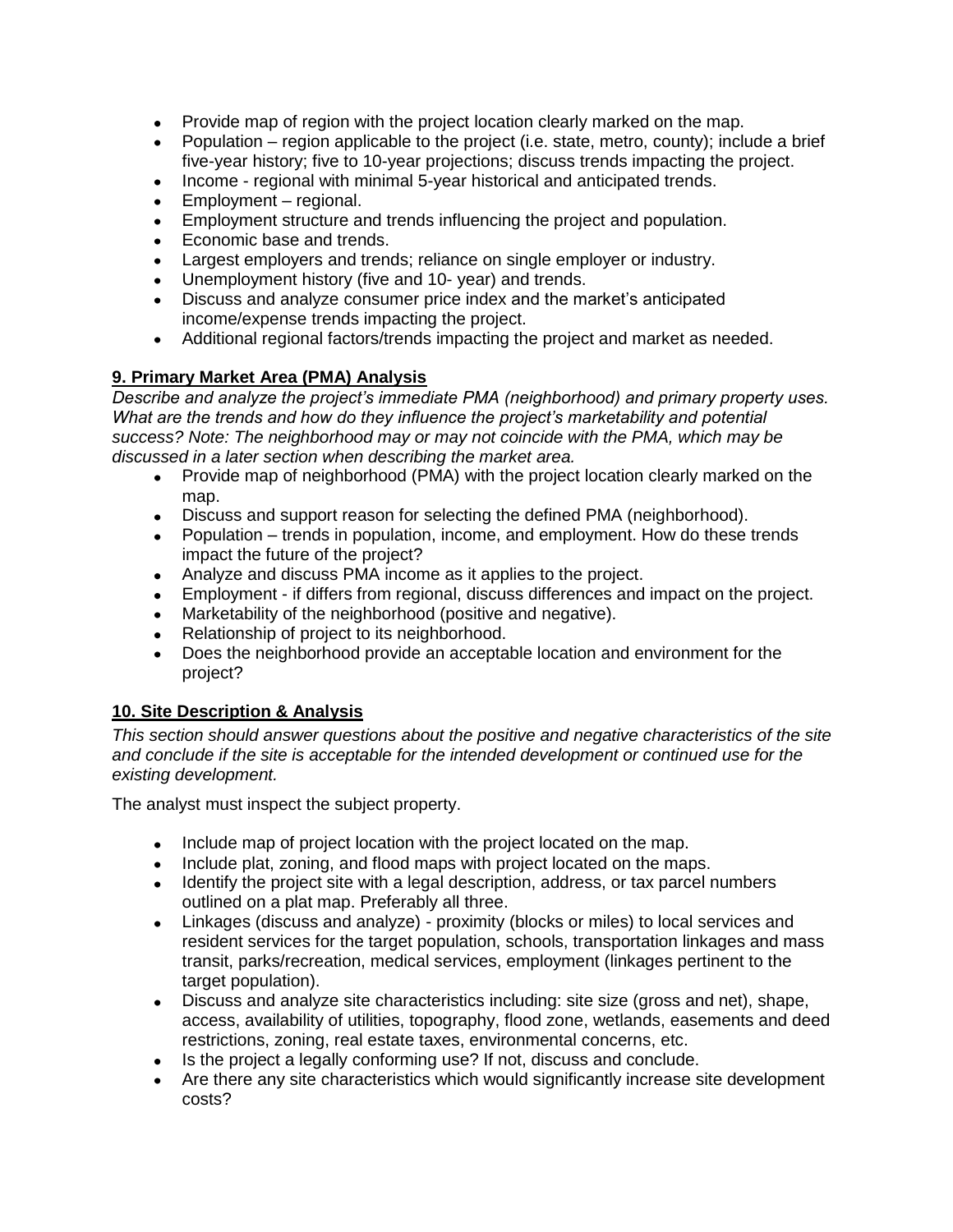- Discuss and analyze proximity to adverse or potentially adverse externalities (i.e. airports, railroads, high voltage lines, noise generators, major highways, visible uses, security, etc.).
- Discuss and analyze adjacent and surrounding land uses, both positive and negative.
- Conclude the productivity/suitability of the site for the project, both positive and negative.
- Make recommendations about site development.

# **11. Improvement Description & Analysis**

*This section should link the improvements to the site and the target population. Describe the improvement characteristics and discuss/analyze if each characteristic is acceptable to the market and population served. Recommend if something should be considered for change or redesign to improve the project, better serve the tenant, and/or reduce construction costs.*

The analyst must inspect the subject property.

- If available, analyze the site plan for improvement layout on the site.
- Include plan reductions if available (primarily new construction).
- Describe and analyze offsite improvements associated with the project.
- Describe and analyze onsite improvements associated with the project.
- If the proposal is part of a phased development, how will you allocate the on/offsite  $\bullet$ improvements between phases? Provide enough detail about the process to describe the relationship of this proposal to the whole development.
- Provide a complete inventory of project improvements including square footages of both units and common area improvements.
- Unit square footages (Are unit sizes appropriate for the target market? Do they exceed  $\bullet$ minimum/maximum Department sizes?). If unit sizes are reduced will the units remain functional and marketable?
- Are the unit types marketable and appropriate for the target population?
- Unit mix (Is it appropriate and supported by market evidence?)
- Unit amenities: identify what unit amenities such as patios/decks, dishwashers; in-unit washer/dryers, etc. are present or lacking in the project in comparison to the market. Discuss the impact of unit amenities on marketability.
- Project amenities: identify what project amenities such as onsite office, clubhouse, community room, laundry room, playground, and others present or lacking as compared with the market. How does this affect marketability? Do you propose additional onsite amenities to serve the targeted population?
- Parking: describe and analyze number of spaces, legally conforming to zoning, type (open, carport, garage, etc.), parking rents (if applicable), handicapped spaces, the relationship (distances) of the parking to the units. How does parking affect marketability?
- Analyze and discuss any potential physical, functional (super adequate or inadequate), or external obsolescence.
- Conclude and compare characteristics and suitability of the project as both a conventional market-rate complex and as a low-income project.
- Evaluate the marketability of improvements for both market-rate and affordable units. Assess the anticipated market response (positive or negative) to the improvements.
- Discuss what green building characteristics are present, the impact construction costs, and the influence on project marketability.
- Make recommendations for changes that could strengthen the project's marketability, reduce construction or operating costs, and/or better serve the target population?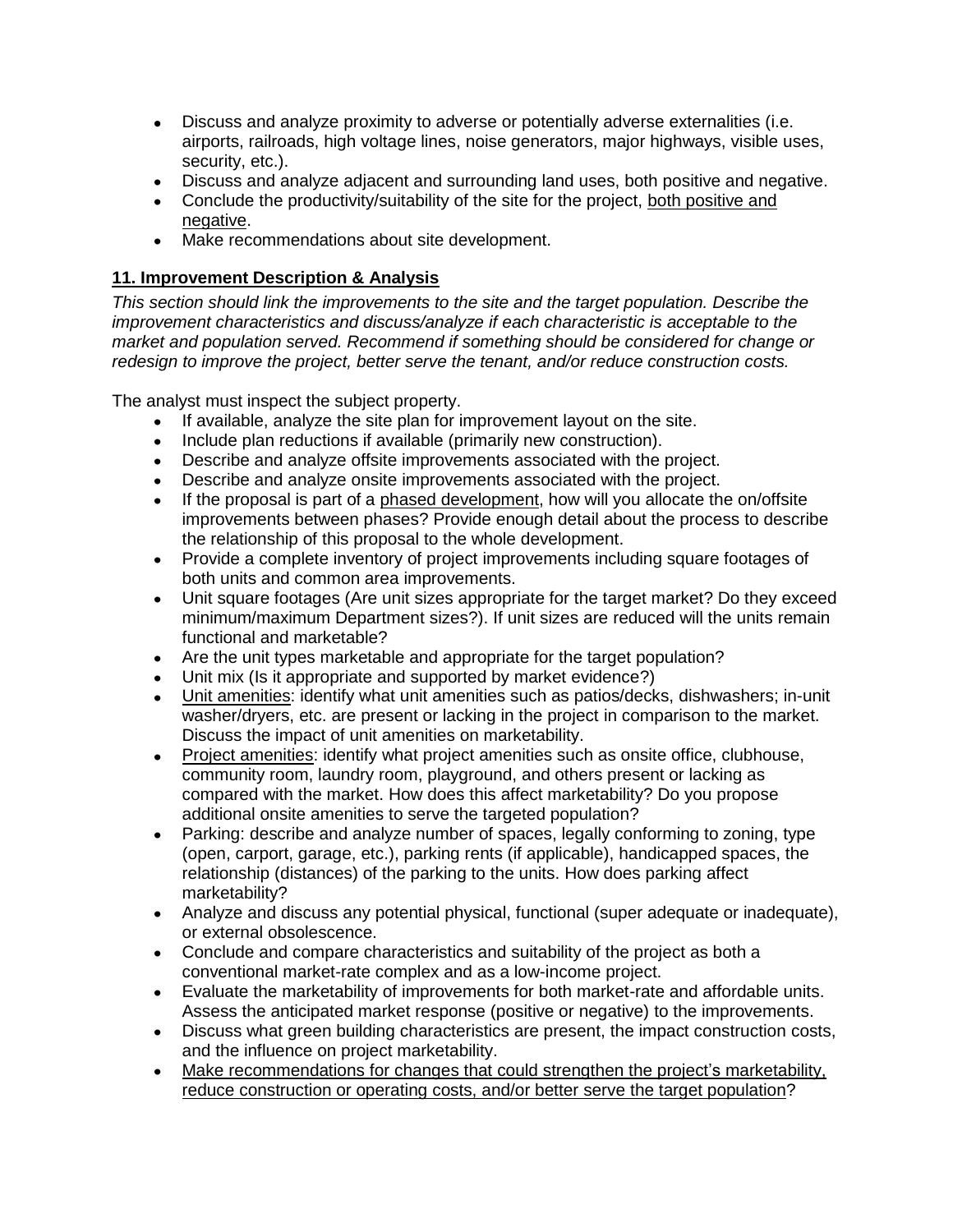### **12. Target Market Identification**

- Include a map of the Primary Market Area (PMA) with the project located on the map or reference the map in the prior section.
- Define the PMA/geographic target market area and boundaries. Discuss and explain the  $\bullet$ reasoning how you define the PMA. Explain additional areas of capture only if pertinent, supportable, and not already included in the demographic data.
- Identify the target market population (i.e. family, seniors, and special needs).
- Identify the Median Family Income (MFI) ranges (bands) targeted for project (50 percent, 60 percent, etc.). Analysis of income bands above 30 percent MFI should be prepared in 10% intervals. Suggested, not required, income banding is:
	- 1) 0 to 30%
	- 2) >30 to 40%
	- 3) >40 to 50%
	- 4) >50 to 60%.

### **13. Demand Analysis**

- *Identify new demand. Residents at existing similar properties at similar rent levels to those proposed do not constitute new demand. Neither are those units (households) associated with normal turnover movement. Avoid consideration for "substandard units" unless market supported data is available. Avoid the simplistic use of census data for "rent burdened" households without qualifying the data and conclusions. New demand is also from existing tenants with additional unmet housing needs when supported.*
- 1) **Occupancy/vacancy (physical) analysis**: Discuss and conclude an occupancy/vacancy rate applicable to the project from the market (submarket) data and rent comparables. Conclude by unit type if available. Conclude the indicated demand for the project unit types from the vacancy analysis.

*Physical vacancy includes un-leased units. Any leased, but not yet physically occupied units are considered occupied.*

- 2) **Wait List Analysis**: Discuss and analyze data obtained from wait lists such as housing authorities as well as from comparable complexes in the project's area. Verify the wait list has been recently updated and reflects current demand. If available, wait list data should include segregation by income ranges and unit types to compare with the proposed project and its target population. Describe how you treated duplicate households? Discuss housing vouchers if applicable. Conclude the estimated demand for the project from wait list data.
- 3) **Rental Concession Analysis:** Discuss local trends in rent concessions and assess how they affect demand and project rents.
- 4) **Absorption Analysis**: Discuss and conclude an absorption scenario (pre-leasing, absorption period, total time to stabilize) applicable to the project from the market (submarket) data, absorption comparables, and primary rent comparables from above. The conclusions should represent the most supportable absorption scenario from the market data. State whether this indicates demand for the project or not.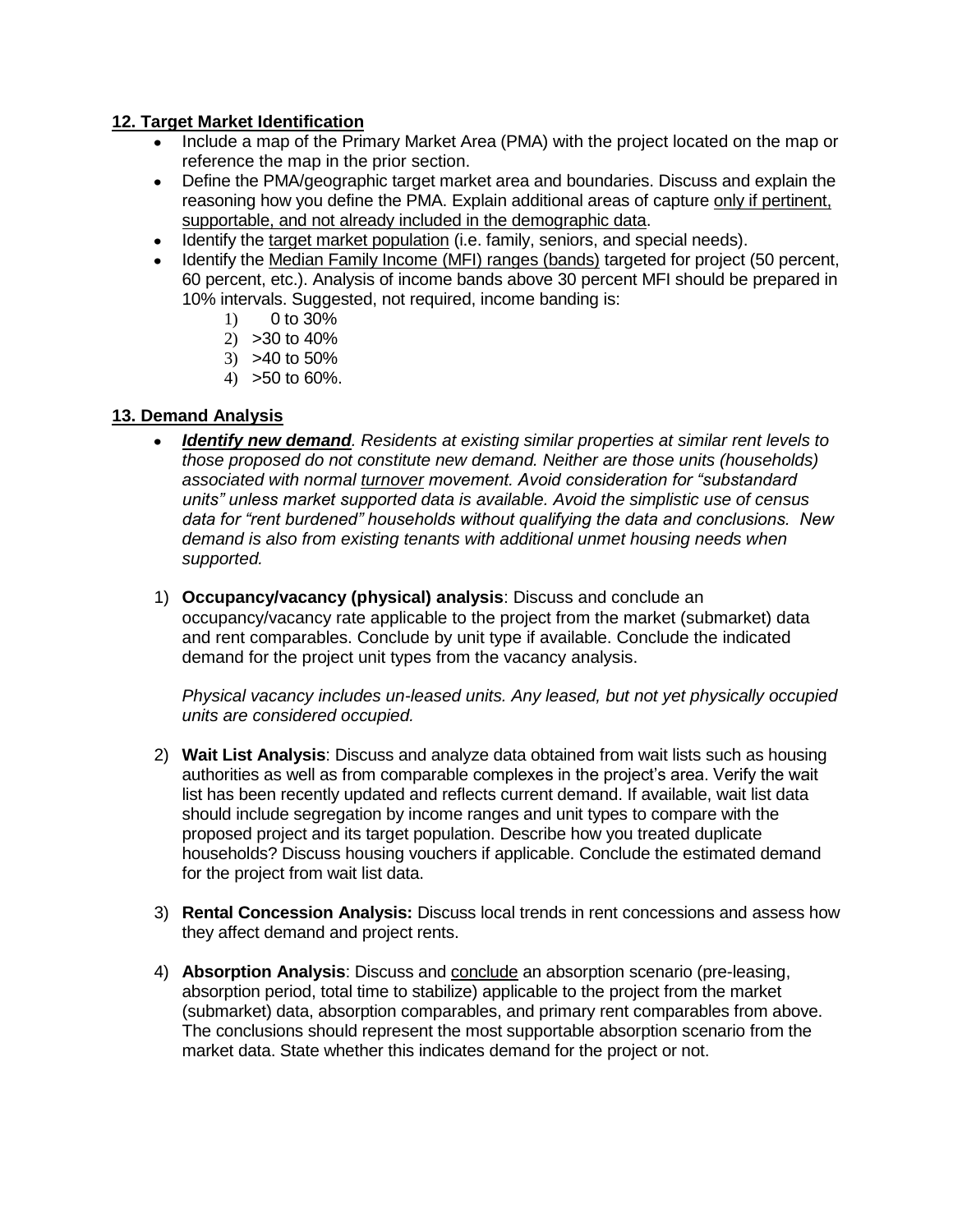OHCS prefers absorption comparables from the past 12-months in Oregon. Comparables should represent absorption data from similar and/or comparable markets with any deviations explained.

- 5) **Anecdotal Data Analysis**: Report and discuss anecdotal data collected from primary surveys, such as the comparable rental surveys, during the assignment. What do market participants say about the current market and trends? Describe what your analysis predicts for demand.
- 6) **Demographic Analysis**: This is a data gathering, analytical, mathematical process, which can vary by analyst. Variations between analysts are expected. Analysis is typically directed at the PMA. At a minimum, analyze the target market by:
	- Population households household size median incomes (in percent intervals described in Sec. 12 above) and eliminate any income crossover
	- Age (if applicable)
	- Employment (if applicable)
	- Housing tenure structure types (single-family attached/detached, multifamily units, etc.) – unit types (studio, one, two, three bedroom units, etc.)
	- Demand not inflated by turnover demand, crossover, or unsupported  $\bullet$ vacancy.

This demographic demand analysis is only one portion of evaluating marginal demand for a project. Its importance and credibility should be considered in conjunction with the analyses of the preceding variables.

#### **14. Supply Analysis**

1) Existing Supply: Inventory the existing competitive supply by age, structure type, unit type, and income levels.

*Note: OHCS maintains a continually updating existing and proposed list of affordable inventory in the state. The list is not considered complete and all data should be verified for accuracy. The list is available from the OHCS website.* 

- 2) Proposed Supply: Inventory the proposed (pipeline) supply competitive with the project by income band and unit type. Evaluate the probability and timing of each project's entry in the market.
- 3) RAD Contact: Contact the OHCS Regional Advisor to the Department (RAD) for more information about proposed projects.
- 4) Analyze and discuss building permit activity as applicable to the project.
- 5) Demolitions and conversions treated.
- 6) Housing Authorities: Discuss current and proposed supply with the local housing authority, various agencies and authorities such as HUD, RD, or OHCS who can assist in supply selection. Discuss supply by income range and unit types, and not just gross numbers.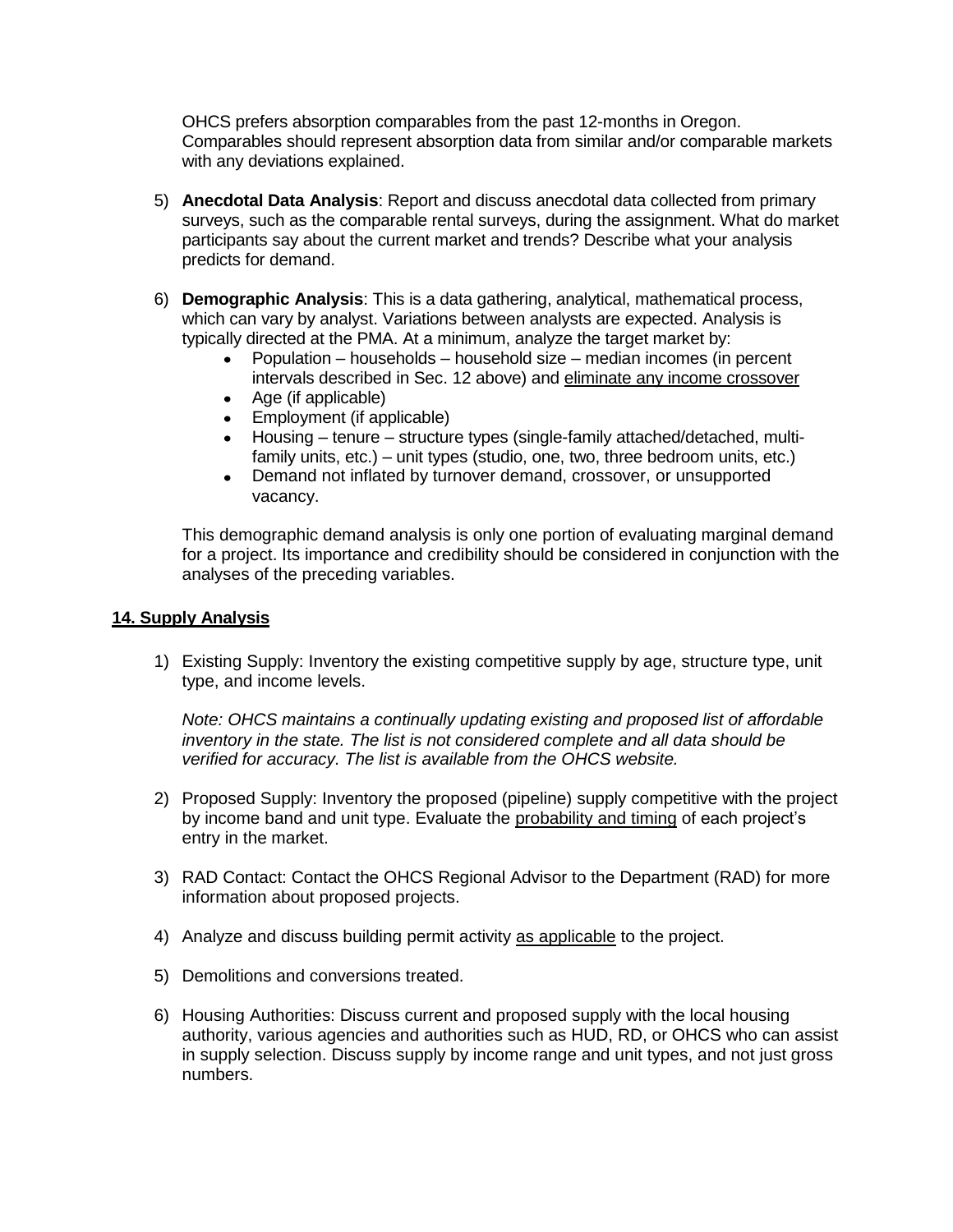7) Provide your conclusions about supply as they relate to the proposed project and are specific to project's household income and unit types.

### **15. Reconciled Estimate of Marginal Demand**

Reconcile all of the above indicators of demand and supply into supported conclusions about marginal demand by unit type and income band. Consider and compare all of the indicators including occupancy/vacancy, wait lists, concessions, absorption data, anecdotal data from market participants, and demographic analysis. The bulk of the data should lead to a reasonable, credible, and supportable conclusion of marginal demand.

- Summarize this analysis by unit type and income band in a table. Provide a clear, concise, reasonable conclusion as to whether or not the project is demanded by the market.
- Discuss the project's impact on the existing market, both conventional and affordable.

### **16. Capture Rate Development:**

- Estimate capture rate(s) applicable to the project. Does the capture rate fall within the established development parameters for construction?
- A capture rate estimate of 25 percent should be used as a maximum benchmark for project development. A rate less than 25 percent tends to indicate a stronger market. A rate above 25 percent tends to indicate a weaker market. Note that this 25 percent benchmark can change for various populations. Many special needs populations demand a higher capture rate, while a 50 to 60 percent MFI family project may indicate a lower capture rate is necessary in competitive markets.
- The analyst must make a clear, concise, concluding statement as to whether or not the data, analysis, and conclusions support development, acquisition, or rehabilitation of the project.

### **Rent Analysis**

For both market and affordable rents, if the comparables offer concessions, deduct the concessions from the street (quoted or face) rent to estimate the effective rent. Use the effective rent in further income analysis if an "as is" rent is estimated.

### **17. Conventional Market-rate Market**

- Provide an overview of the competitive conventional housing market (or sub market) applicable to the project. What are the trends? Discuss rents, rental trends (increasesdecreases), concessions, vacancy, absorption, anecdotal data, and additional variables impacting the project and PMA.
- Insert a rent comparables map with the subject project identified.
- Research and verify a sufficient number of rent comparables to produce a credible analysis and include a summary grid.
- If applicable and if the project is new or proposed construction, research similar complexes  $\bullet$ built prior to 2000 and discuss rents as compared to the project. Discuss how these projects influence the marketability and rent levels for the proposed project.
- Include comparable detail sheets and photos in the report or addenda.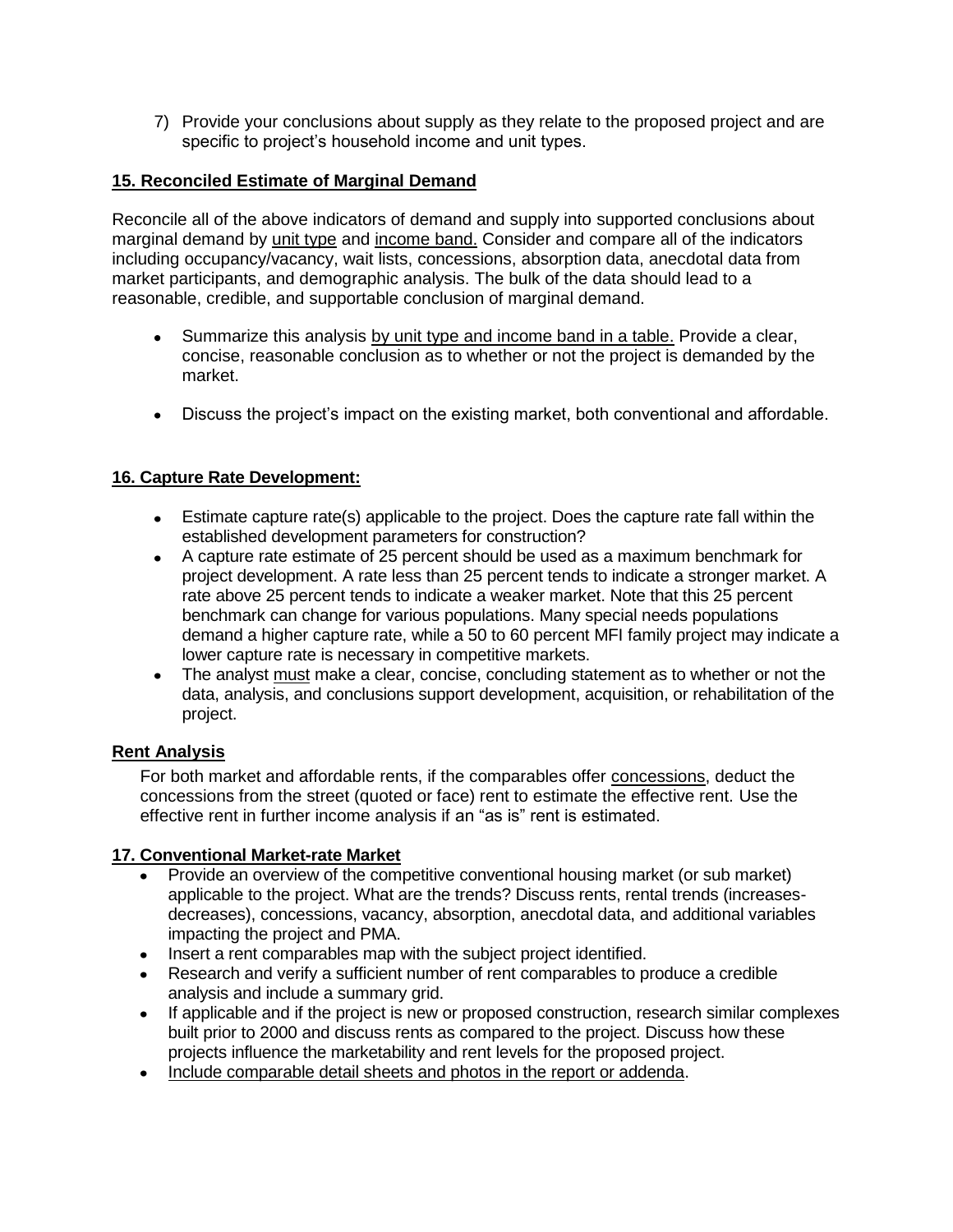- Adjust comparable rentals, support and discuss adjustments, and conclude conventional market rents applicable to the project's specific individual unit types as if it were a marketrate complex.
- Clearly report market rent for each unit(s) or unit type.
- Include adjustment grids and supportive discussion leading to reasonable conclusions.

### **18. Affordable (low income) Market**

- Provide an overview of the affordable housing market (sub market) applicable to the project. Discuss rents, rental trends, concessions, vacancy, absorption, any additional variables impacting the project and PMA.
- Include a rent comparables map with the subject project identified.
- Research and verify a sufficient number of appropriate low-income rent comparables and  $\bullet$ include a summary grid.
- Include comparable detail sheets and photos in the report or addenda.
- Discuss project rents and if these rents need adjustment compared to the comparables.
- Calculate project's applicable affordable (gross) rents; discuss and deduct the appropriate and applicable utility allowances; conclude the calculated gross allowable (net) rents for the project.

*Extraordinary adjustments recognizing atypical premiums in the market such as floor height of unit, unit orientation, view premiums, adjacency to wooded areas or riverfront, and other similar premiums are not to be included in the conclusion of market rent estimate in this section of the analysis.*

- Compare the market and affordable rents to the proposed project's rents and calculated gross allowable and net rents; adjust project net rents to at least 10 percent below market, or explain why this is not applicable.
- The appraiser must conclude an estimate of net allowable rents (what the tenant will  $\bullet$ actually pay the landlord) for each unit type in the proposed project.

### **19. Certification**

Both the market analyst(s) and/or appraiser must include a certification at least similar to the one following.

### **20. Addendum**

- Title Report (if available)
- Legal Description (if available)
- Market Rent Comparables
- Affordable Rent Comparables
- *Additional data as needed.*
- Qualifications of Analyst(s)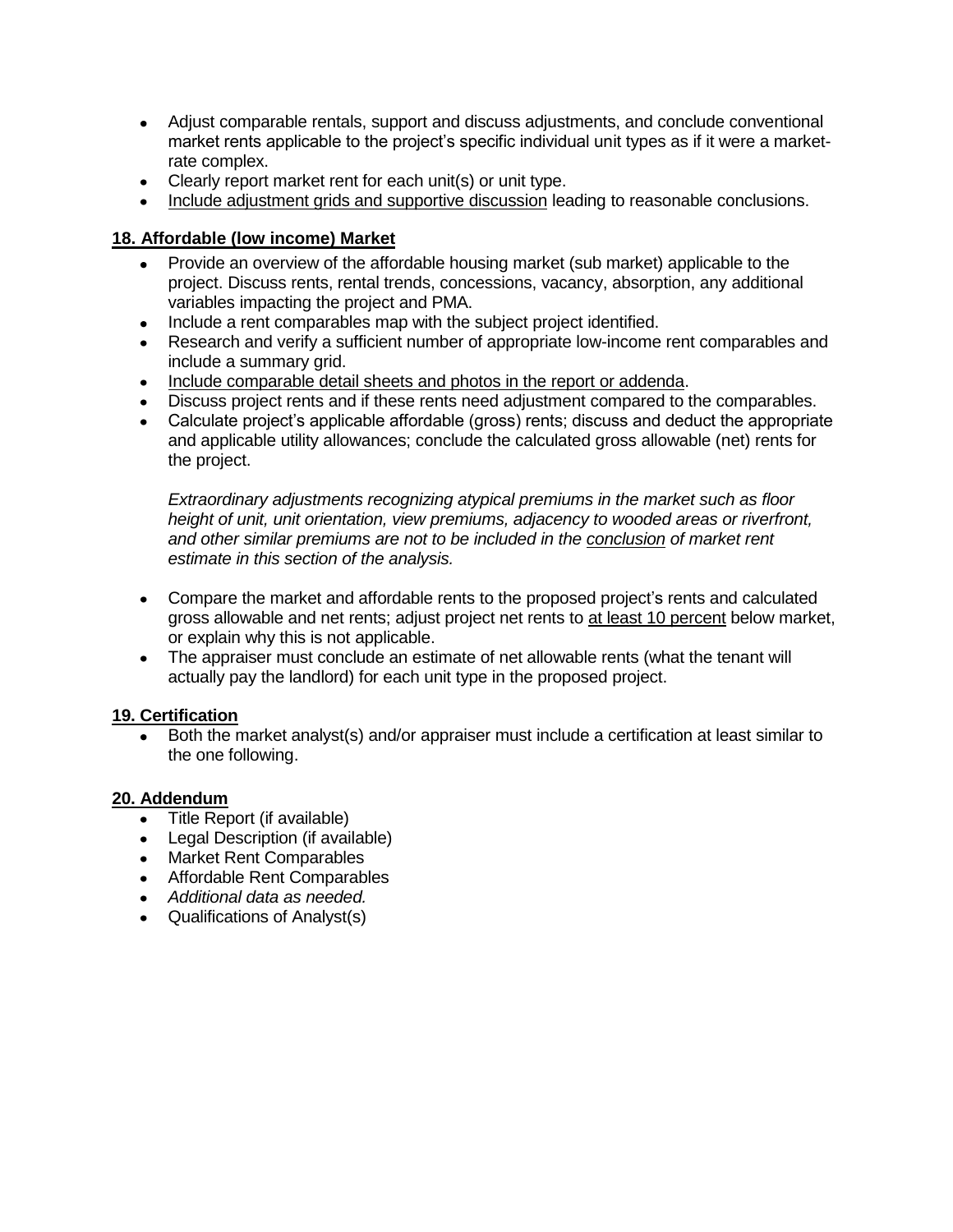### **CERTIFICATION**

I certify that to the best of my knowledge and belief:

- The statements of fact contained in this report are true and correct.
- The reported analyses, opinions, and conclusions are limited only by the reported assumptions and limiting conditions, and are my personal, unbiased professional analyses, opinions, and conclusions.
- I have no present or prospective interest in the property that is the subject of this report, and I have no personal interest or bias with respect to the parties involved.
- My compensation is not contingent upon the reporting of predetermined conclusions that favor the cause of the client, the attainment of a stipulated result, the occurrence of a subsequent event, the approval of a loan, or the awarding of funding.
- State name of individual(s) who provided significant professional assistance to the person signing this report. (State name of analyst engaged) inspected the project and all comparables utilized in this assignment. Comparable inspections were interior/exterior.
- I do not authorize the out-of-context quoting from or partial reprinting of this market analysis report. Further, neither all nor any part of this report shall be disseminated to the general public by the use of media for public communication without the prior written consent of the analyst signing this report.

\_\_\_\_\_\_\_\_\_\_\_\_\_\_\_\_\_\_\_\_\_\_\_\_\_\_\_\_\_\_\_ \_\_\_\_\_\_\_\_\_\_\_\_\_\_\_\_\_\_\_

Analyst's Name Date **Company** Oregon Certification (if applicable) # (Exp.) if applicable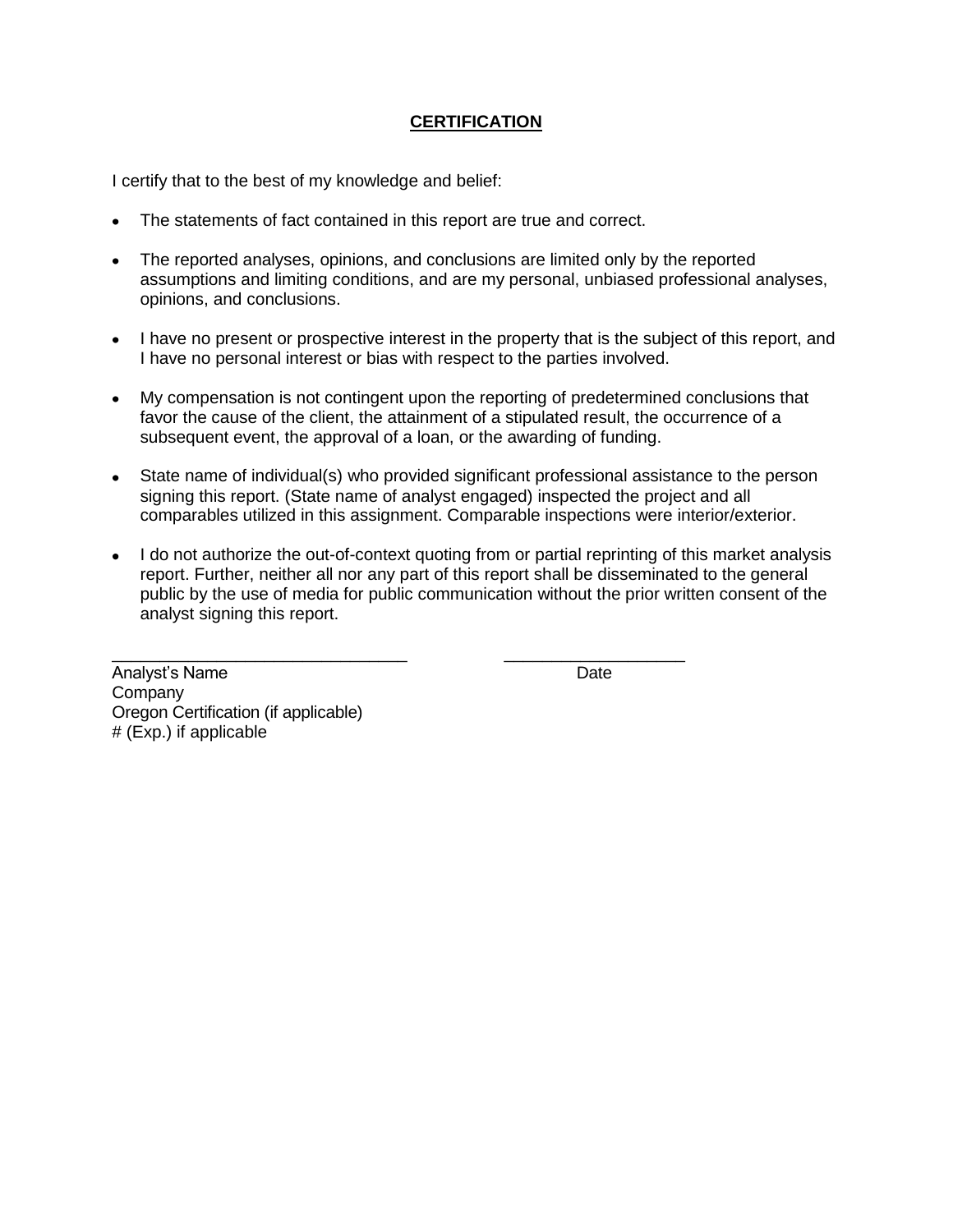# **EXCEPTIONS FOR ACQUISITION/REHAB PROJECTS**

The LIHTC Guidelines for Market Analyses apply to all projects and properties for CFC applications. However, acquisition or acquisition/rehab projects do not always require the same level of detail for an adequate report.

Applicants of Acquisition/Rehabilitation projects can submit a shorter analysis if the proposed project:

- The project is existing
- Does not propose significant "new" construction improvements to the subject site
- Does not propose any significant change in the tenant population or income levels
- Will resume stable operations immediately following rehabilitation
- Serves a stable or growing primary market area population
- No significant adverse employment changes are anticipated

If the project will continue to have project-based assistance (HUD, RD), additional credence for exception is evident.

The essence of the above bullets is that the overall risk level of the project will not change significantly from its current and known position. If the project displays the above applicable characteristics, the following guidelines do not have to be included in the LIHTC Market Analysis. All other guidelines remain in effect. If any uncertainty exists with the sponsor or market analyst regarding exceptions, please contact the OHCS market analyst.

#### **8. Regional Analysis** – modify as follows:

Reduce the scope of the Regional Analysis to current data and projected trends  $\bullet$ supporting the points for previous exceptions. Answer the question "Does the current and forecast economy of the area support the proposed project?"

#### **13. Demand Analysis**

- **4) Absorption Analysis** except all
- **6) Demographic Analysis** except all

#### **14. Supply Analysis** – except the following five points only

1) Existing Supply: Inventory of the existing competitive supply by age, structure type, unit type, and income levels.

*Note: OHCS maintains a continually updating existing and proposed list of affordable inventory in the State. The list is not considered complete and all data should be verified for accuracy. The list is available from the OHCS website.* 

2) Proposed Supply: Inventory the proposed (pipeline) supply competitive with the project by income band and unit type. Evaluate the probability and timing of each project's entry in the market.